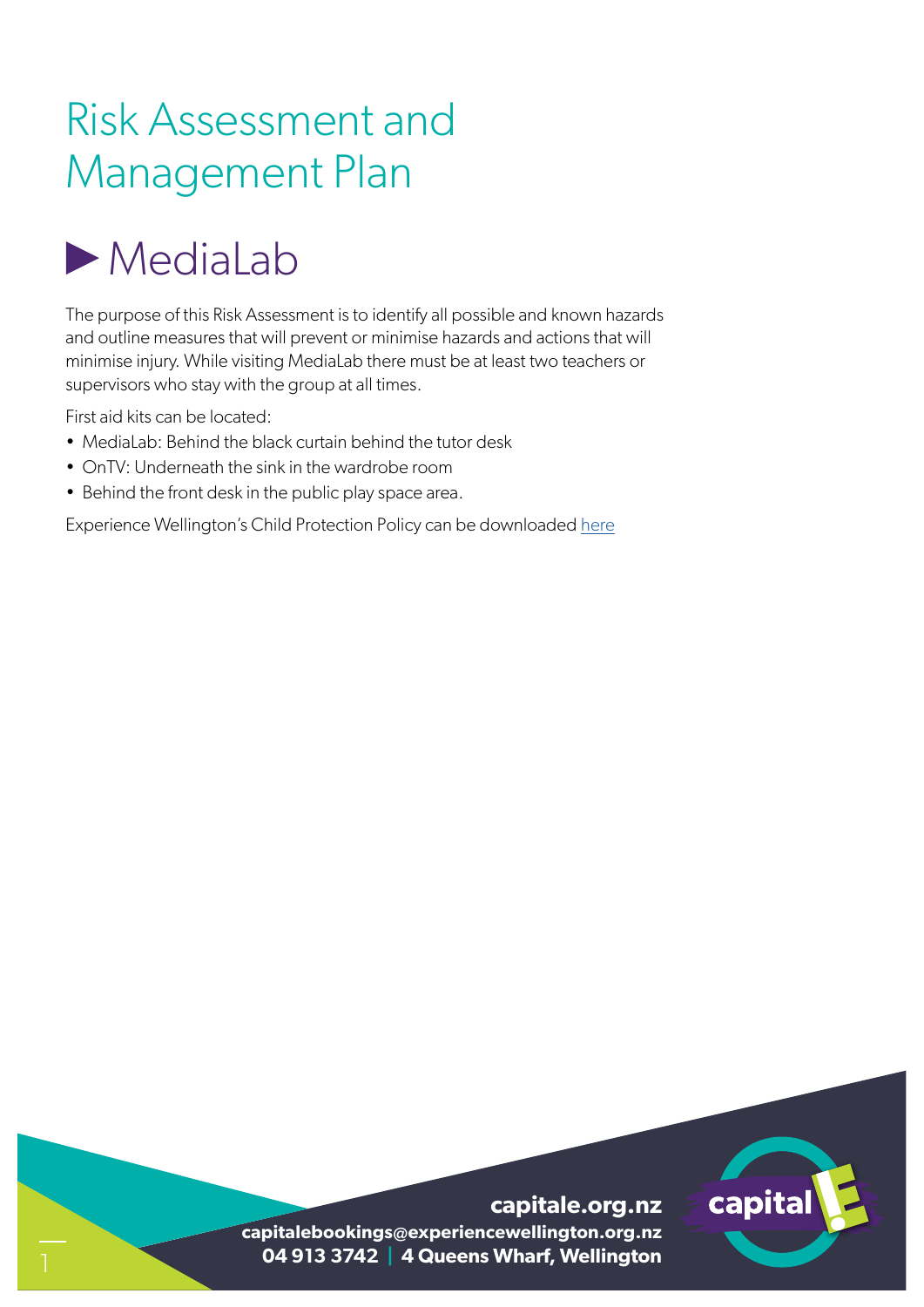#### Known Possible Hazards

| <b>Hazard identification</b>                           | <b>Prevention and minimisation</b>                                                                                                                                                                                                                                                                                         | <b>Action</b>                                                                                                                                                                     |
|--------------------------------------------------------|----------------------------------------------------------------------------------------------------------------------------------------------------------------------------------------------------------------------------------------------------------------------------------------------------------------------------|-----------------------------------------------------------------------------------------------------------------------------------------------------------------------------------|
| <b>Electrical shocks</b>                               | All cables are positioned behind<br>desks or as high as possible. Those<br>on the floor, walls and ceiling are<br>taped to the surface. All electrical<br>equipment has rules of use and is<br>regularly maintained and has passed<br>electrical compliance checks.                                                        | Call 111 and advise Capital E staff<br>member. Do not touch person but<br>stay with them. Manage the rest of<br>the group.                                                        |
| Equipment falling<br>over, or tripping on<br>equipment | All cables and cords are taped down<br>or out of the way. MediaLab rules are<br>discussed before the session.                                                                                                                                                                                                              | Advise Capital E team member. Minor<br>injuries will be treated by Capital E<br>First aid certified staff member. For<br>major injuries 111 will be called.                       |
| Slipping on wet floor                                  | Wet floor signs will be put up, groups<br>will be notified of any known wet<br>areas when they are on site.                                                                                                                                                                                                                | Advise Capital E staff member and<br>administer first aid.                                                                                                                        |
| Going to the toilet,<br>leaving the MediaLab<br>area   | Students must notify a teacher,<br>supervisor or Capital E team member<br>that they are leaving MediaLab.                                                                                                                                                                                                                  | Teachers/supervisors must know<br>where the students are at all times.                                                                                                            |
| Stranger Danger                                        | No unauthorised members of the<br>public will be in MediaLab, however,<br>the Capital E play space is open to<br>the public. The teacher/supervisor<br>is responsible for the overall safety of<br>the students. Students are to inform<br>teachers/supervisors or Capital E staff<br>if they need to leave MediaLab area. | Capital E staff must be notified as<br>soon as absence is noted. Initial<br>search of the area will take place<br>before calling the police. Teachers<br>are to manage the group. |
| <b>Stairs</b>                                          | Capital E accepted behaviour should<br>be discussed with students before<br>they arrive. This includes, no running,<br>inside voices and listening to the<br>Capital E instructor.                                                                                                                                         | Minor injuries will be treated by<br>Capital E First aid certified staff<br>member. For major injuries 111<br>will be called.                                                     |

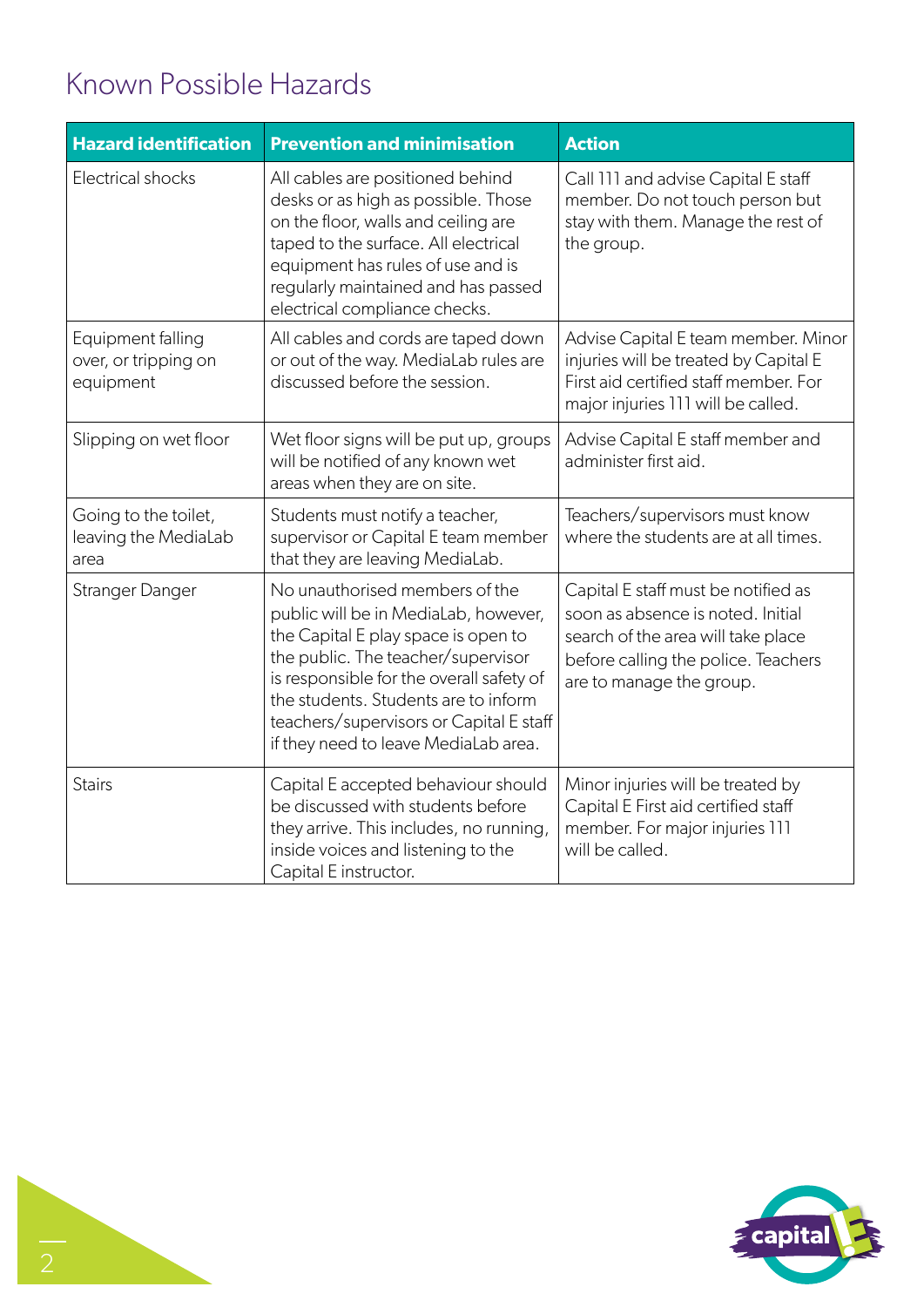#### Student Specific Ailments

Blank spaces are provided for you to complete before your visit.

| <b>Hazard identification</b> | <b>Prevention and minimisation</b>                                                                                                                                                                    | <b>Action</b>                                        |
|------------------------------|-------------------------------------------------------------------------------------------------------------------------------------------------------------------------------------------------------|------------------------------------------------------|
| Student specific<br>ailments | Individual medical needs are to be<br>disclosed by the class teacher prior to<br>the MediaLab visit. The class teacher/<br>supervisors are responsible for the<br>specific medical needs of students. | Classroom teacher to monitor<br>individual students. |
|                              |                                                                                                                                                                                                       |                                                      |
|                              |                                                                                                                                                                                                       |                                                      |
|                              |                                                                                                                                                                                                       |                                                      |
|                              |                                                                                                                                                                                                       |                                                      |